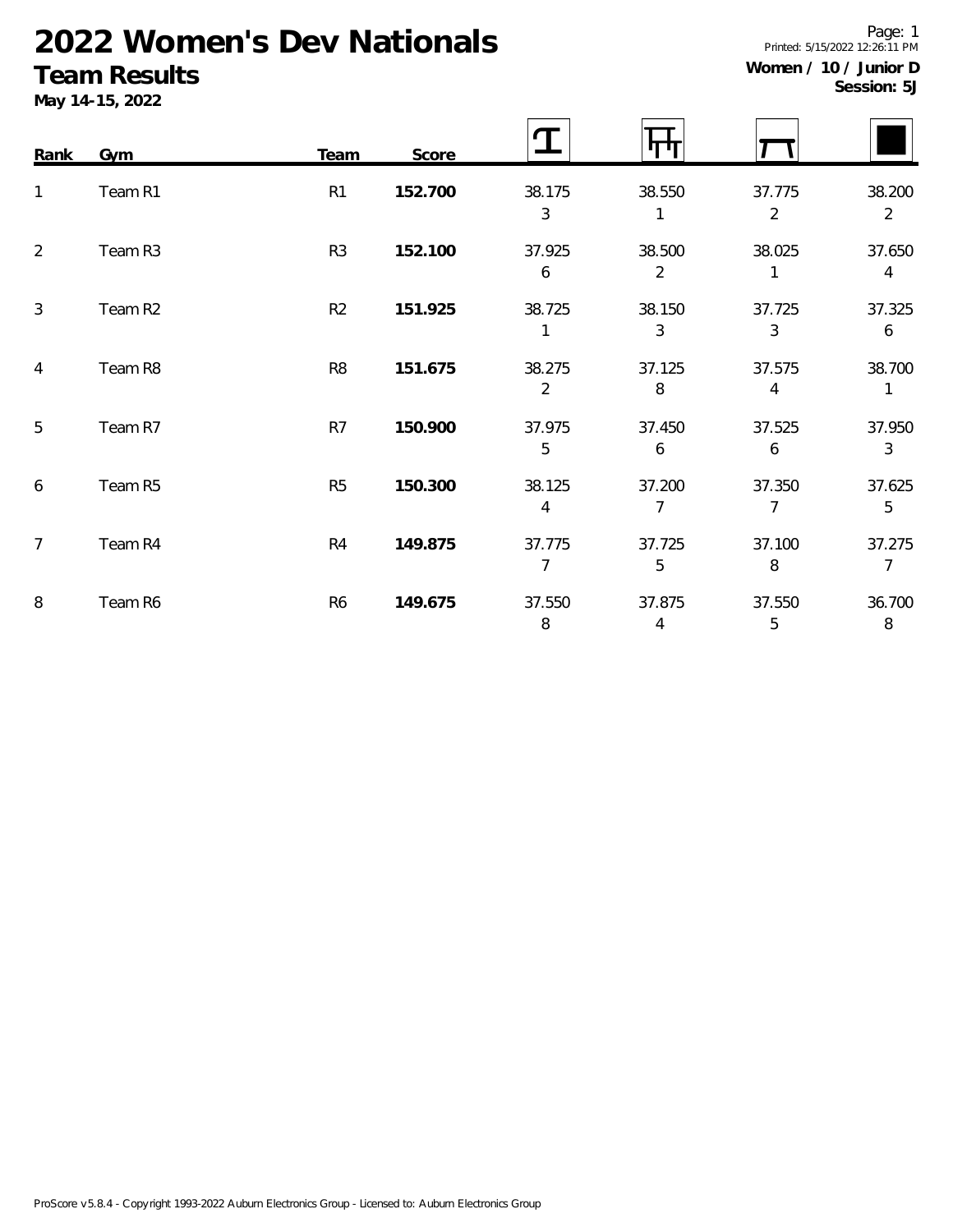#### **2022 Women's Dev Nationals Meet Results**

**Gym**

**May 14-15, 2022**

Judge's Signatures Page: 1 Printed: 5/15/2022 12:26:19 PM **Women / 10 / Junior D Session: 5J**

| 1   | 385 | Madelyn Dorbin<br>Georgia Elite      | 9.575<br>7T         | 9.775<br>1T  | 9.500<br>9T           | 9.750<br>3                 | 38.600<br>1   |
|-----|-----|--------------------------------------|---------------------|--------------|-----------------------|----------------------------|---------------|
| 2   | 415 | Railey Jackson<br>Gym Nasti IL       | 9.600<br>6          | 9.775<br>1T  | 9.600<br>5            | 9.425<br><b>14T</b>        | 38.400<br>2   |
| 3   | 158 | Danika Nielsen<br>Arizona Dynamics   | 9.575<br>7T         | 9.650<br>9T  | 9.475<br>12           | 9.675<br>5                 | 38.375<br>3   |
| 4T  | 749 | Jordis Eichman<br>World Champions TX | 9.525<br><b>14T</b> | 9.700<br>4T  | 9.750<br>$\mathbf{1}$ | 9.375<br>22T               | 38.350<br>4T  |
| 4T  | 771 | Sophia Bell<br>Xtreme Gym MO         | 9.750<br>3          | 9.600<br>11  | 9.375<br>16           | 9.625<br>6                 | 38.350<br>4T  |
| 6   | 361 | <b>Taylor Clark</b><br>Florida Elite | 9.675<br>4          | 9.300<br>27  | 9.450<br>13T          | 9.775<br>1T                | 38.200<br>6   |
| 7T  | 652 | Amy Fukami<br>San Mateo CA           | 9.525<br><b>14T</b> | 9.700<br>4T  | 9.500<br>9T           | 9.425<br>14T               | 38.150<br>7T  |
| 7T  | 149 | Sophia Kaloudis<br>Apex Gym NY       | 9.425<br>23T        | 9.525<br>15T | 9.650<br>2            | 9.550<br>8T                | 38.150<br>7T  |
| 9Τ  | 591 | Nina Laurito<br>Pearland Elite TX    | 9.500<br>17T        | 9.750<br>3   | 9.575<br>$6*$         | 9.300<br>29T               | 38.125<br>9T  |
| 9Τ  | 120 | Guilianna Fiorillo<br>Airborne CA    | 9.400<br>26T        | 9.675<br>7T  | 9.575<br>$6*$         | 9.475<br>$12 \overline{ }$ | 38.125<br>9T  |
| 11  | 609 | Addy Bare<br>Prestige Gym PA         | 9.500<br>17T        | 9.450<br>20T | 9.625<br>3T           | 9.375<br>22T               | 37.950<br>11  |
| 12  | 164 | Mackenzie Estep<br>Ascend Gym WA     | 9.875<br>1T         | 9.550<br>13T | 9.625<br>3T           | 8.750<br>50T               | 37.800<br>12  |
| 13  | 779 | Bella Misiura<br>Yellow Jacket MA    | 9.575<br>7T         | 9.650<br>9T  | 9.350<br>17T          | 9.200<br>37T               | 37.775<br>13  |
| 14T | 569 | Mya Wiley<br>Olympic Gym WA          | 9.875<br>1T         | 9.675<br>7T  | 9.450<br>13T          | 8.725<br>52T               | 37.725<br>14T |
| 14T | 234 | Delaney Adrian<br>Capital Gym NTC VA | 9.275<br>37T        | 9.575<br>12  | 9.350<br>17T          | 9.525<br>10                | 37.725<br>14T |
| 16  | 576 | Sophie Stuart<br>Olympus Gym UT      | 9.550<br>12T        | 9.350<br>23T | 9.225<br>27T          | 9.500<br>11                | 37.625<br>16  |
| 17  | 368 | <b>Trinity Webb</b><br>Fuzion Gym MO | 9.325<br>33T        | 9.700<br>4T  | 9.275<br>24           | 9.200<br>37T               | 37.500<br>17  |
| 18  | 477 | Lisa Szeibert<br>Jaycie Phelps IN    | 9.575<br>7T         | 9.050<br>37  | 9.425<br>15           | 9.425<br>14T               | 37.475<br>18  |
| 19  | 520 | Jaylyn Pomager<br>Mavericks Gym TX   | 9.500<br>17T        | 9.550<br>13T | 9.575<br>6T           | 8.750<br>50T               | 37.375<br>19  |
| 20  | 544 | <b>Audrey Thomas</b><br>Naydenov WA  | 9.475<br>21         | 9.325<br>26  | 9.100<br>37T          | 9.400<br>17T               | 37.300<br>20  |
| 21  | 559 | Ayla Acevedo<br>Ocean Tumblers VA    | 9.425<br>23T        | 9.250<br>30  | 9.250<br>25T          | 9.325<br>27T               | 37.250<br>21  |
| 22T | 398 | Mimi Fletcher                        | 9.275               | 9.525        | 8.875                 | 9.550                      | 37.225        |

138 Jahzara Swaby-Ranger 22T 9.450 9.150 9.225 9.400 37.225

410 Chesney Bennett 24T 9.575 8.550 9.300 **9.775** 37.200

37T 15T 41T 8T 22T

22 33T 27T 17T 22T

7T 53 20T **1T** 24T

**Num Name Rank AA**

Gold Star CA

Amer Twisters FL

Gym Charleston SC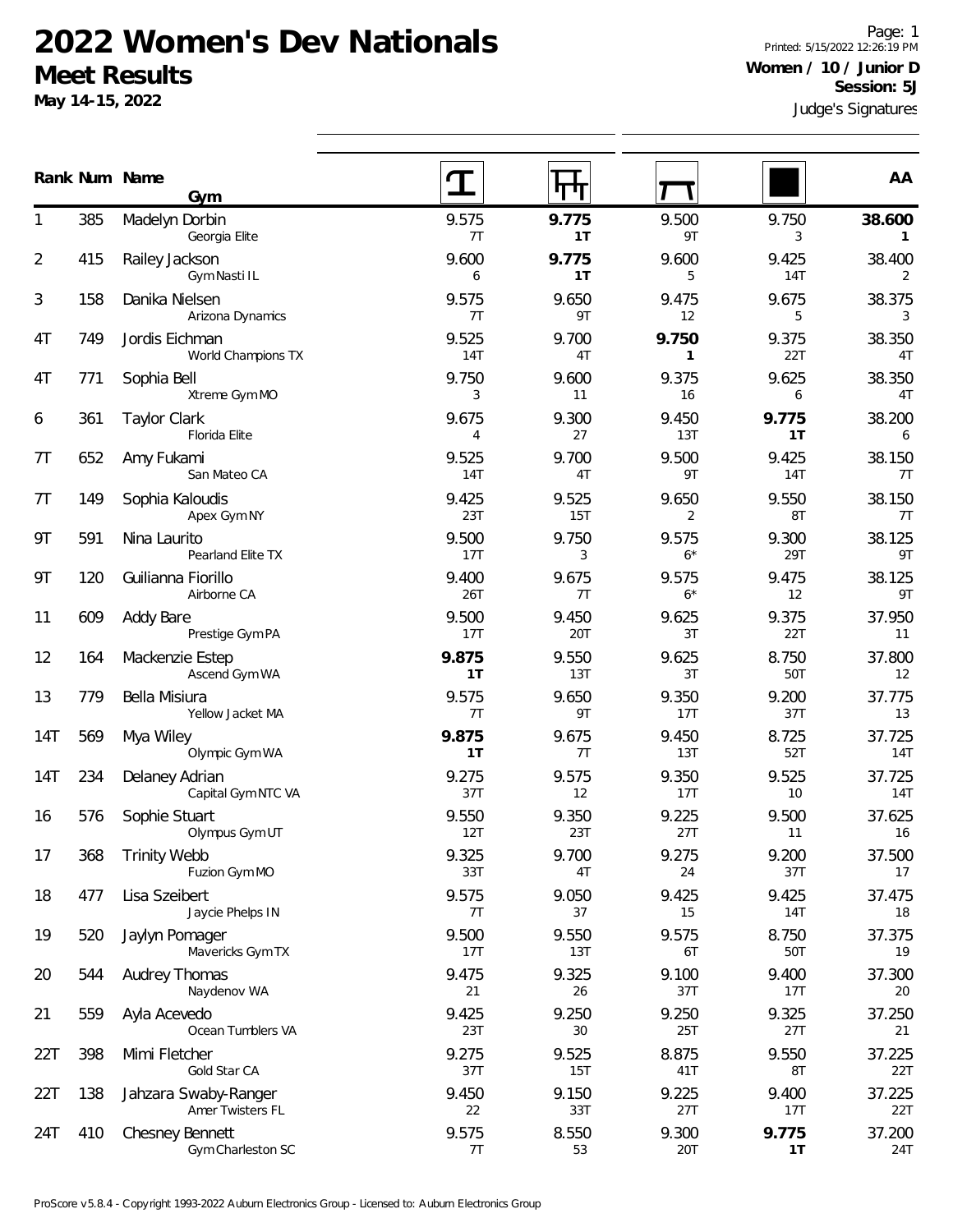## **2022 Women's Dev Nationals Meet Results**

**May 14-15, 2022**

Page: 2 Printed: 5/15/2022 12:26:19 PM **Women / 10 / Junior D Session: 5J**

|     |     | Rank Num Name<br>Gym                        |                |              |              |              | AA            |
|-----|-----|---------------------------------------------|----------------|--------------|--------------|--------------|---------------|
| 24T | 668 | Sage Melkonian<br>South Coast CA            | 9.525<br>14T   | 9.500<br>17T | 8.775<br>44T | 9.400<br>17T | 37.200<br>24T |
| 26  | 266 | Casey Mooney<br>Coastal Realm WA            | 9.300<br>35T   | 9.475<br>19  | 9.150<br>32T | 9.250<br>35T | 37.175<br>26  |
| 27  | 244 | Delaney Mead<br>Cascade West WA             | 9.500<br>17T   | 9.450<br>20T | 8.725<br>47  | 9.375<br>22T | 37.050<br>27  |
| 28  | 702 | Carlee Gerke<br>Triad Gym IA                | 9.250<br>39T   | 9.275<br>28T | 9.300<br>20T | 9.150<br>41  | 36.975<br>28  |
| 29  | 156 | Lacey Gardner<br>Arizona Dynamics           | 9.250<br>39T   | 9.200<br>31  | 9.175<br>30T | 9.325<br>27T | 36.950<br>29  |
| 30T | 746 | <b>Bradley Burton</b><br>World Champions TX | 9.225<br>41    | 9.500<br>17T | 8.475<br>53  | 9.725<br>4   | 36.925<br>30T |
| 30T | 721 | Layla Bobek<br>Universal Gym OH             | 9.550<br>12T   | 8.925<br>40T | 9.175<br>30T | 9.275<br>33T | 36.925<br>30T |
| 32  | 235 | Madi Bell<br>Capital Gym NTC VA             | 9.425<br>23T   | 8.725<br>48  | 9.300<br>20T | 9.450<br>13  | 36.900<br>32  |
| 33  | 533 | Kennedy Cooper<br>Michigan Elite            | 9.400<br>26T   | 9.450<br>20T | 8.550<br>51  | 9.400<br>17T | 36.800<br>33  |
| 34  | 463 | Lola Montevago<br>Infiniti Elite NY         | 9.400<br>26T   | 9.350<br>23T | 9.300<br>20T | 8.700<br>55  | 36.750<br>34  |
| 35T | 163 | Evelyn DeYoung<br>Ascend Gym WA             | 9.025<br>$51*$ | 8.650<br>50  | 9.500<br>9T  | 9.300<br>29T | 36.475<br>35T |
| 35T | 781 | Ava Schenck Davis<br>Yellow Jacket MA       | 9.150<br>45    | 9.350<br>23T | 9.250<br>25T | 8.725<br>52T | 36.475<br>35T |
| 35T | 148 | Dahlia Jhaveri<br>Apex Gym NY               | 9.025<br>$51*$ | 9.150<br>33T | 9.200<br>29  | 9.100<br>43T | 36.475<br>35T |
| 38  | 263 | McKenna Doebert<br>Coast Elite FL           | 9.000<br>53    | 8.800<br>46  | 9.325<br>19  | 9.300<br>29T | 36.425<br>38  |
| 39T | 735 | Lexi Weis<br>WOGA Gym TX                    | 9.400<br>26T   | 9.275<br>28T | 8.625<br>49T | 9.100<br>43T | 36.400<br>39T |
| 39T | 210 | Ella Beck<br>Buckeye Gym OH                 | 9.200<br>42    | 8.775<br>47  | 9.150<br>32T | 9.275<br>33T | 36.400<br>39T |
| 41  | 720 | Luci Toczydlowski<br>United Sports PA       | 9.350<br>32    | 9.175<br>32  | 8.425<br>54  | 9.375<br>22T | 36.325<br>41  |
| 42  | 252 | Skylar Stessman<br>Chow's Gym IA            | 9.400<br>26T   | 8.825<br>45  | 8.775<br>44T | 9.300<br>29T | 36.300<br>42  |
| 43  | 567 | Giana Trolio<br>Olympic Dreams OH           | 9.325<br>33T   | 8.850<br>43T | 8.675<br>48  | 9.375<br>22T | 36.225<br>43  |
| 44  | 539 | Lanie Stone<br>N Myrtle Beach SC            | 9.100<br>47T   | 8.900<br>42  | 8.800<br>43  | 9.400<br>17T | 36.200<br>44  |
| 45  | 790 | Nora Sherman<br><b>BIG Gym IL</b>           | 9.100<br>47T   | 8.850<br>43T | 9.100<br>37T | 9.050<br>46  | 36.100<br>45  |
| 46  | 580 | <b>Keeley Smith</b><br>Omaha Gym NE         | 9.300<br>35T   | 9.150<br>33T | 8.750<br>46  | 8.850<br>47T | 36.050<br>46  |
| 47  | 736 | Lainey Vogt<br>Walworth County WI           | 8.900<br>55T   | 8.925<br>40T | 9.025<br>39  | 9.175<br>39T | 36.025<br>47  |
| 48  | 585 | Jessica Reith<br>Parkettes PA               | 9.400<br>26T   | 9.150<br>33T | 8.625<br>49T | 8.800<br>49  | 35.975<br>48  |